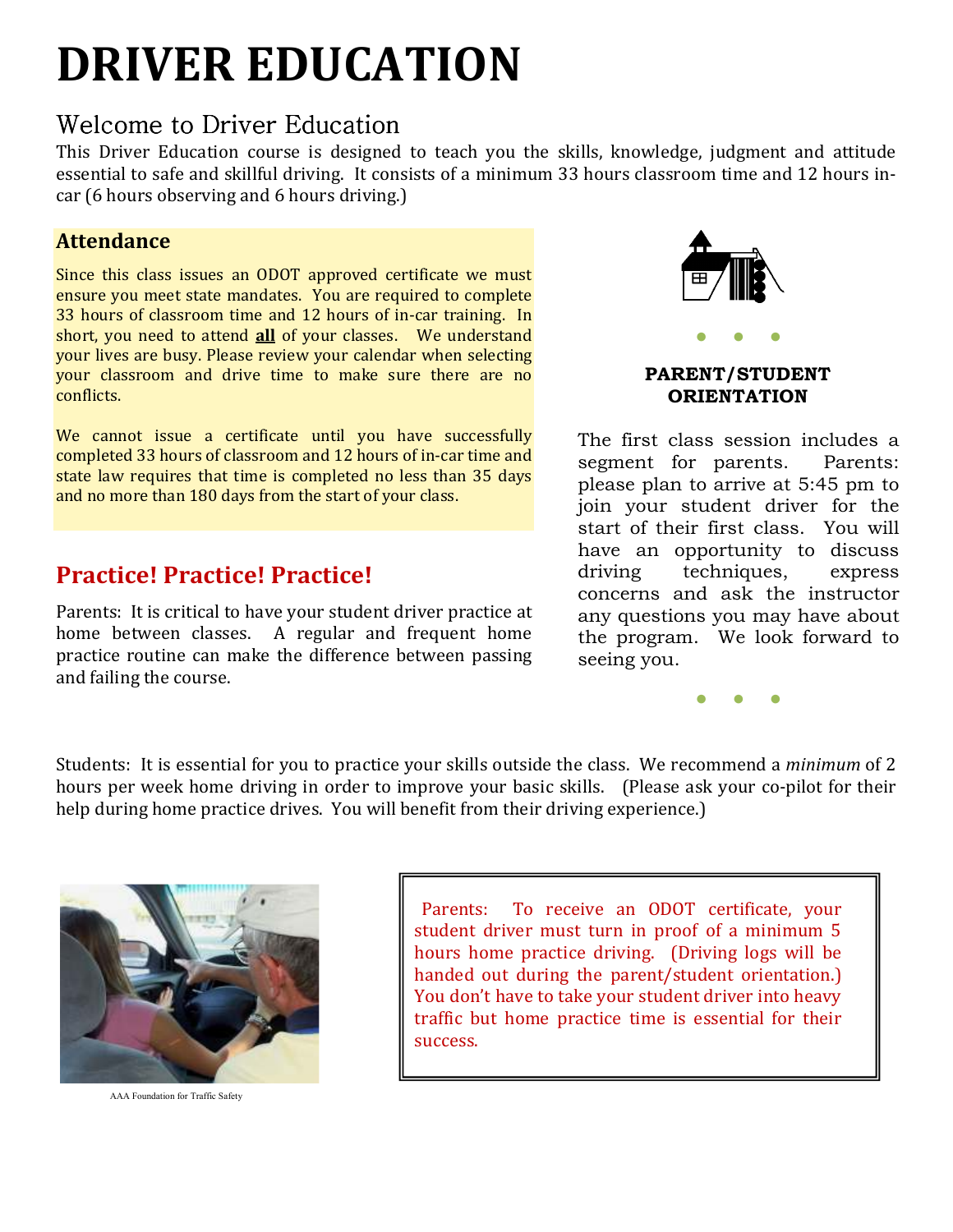**Successful completion of this course requires a passing grade (80%) and the development of safe driving skills. We will be looking for the demonstration of responsible and safe student behavior in both the classroom and behind-the-wheel.**

### **Classroom Expectations**

Students are expected to show respect for their class and classmates by conducting themselves with maturity. If a student is suspended from class for the day, they'll be required to make up the full class session regardless of the time they were asked to leave. Once removed from the class, the student is required to call their parent or legal guardian for a ride home. If a student is suspended twice, they will be dropped from the program and will not qualify for a refund.

If a student is late for class, in addition to making up the time they have missed, they will also have to repeat the entire day's class. 

Bring the required text, pen & paper to each class. You will need to complete classroom projects, quizzes and exams and may need to attend extracurricular activities specifically required for course completion. *Remember to bring your permit to both classroom and behind-the-wheel!* 





#### **Parents,**

*Please wait until the driving instructor is present before leaving*. Although we make every effort to start and end our driving session on time, delays may occur due to congestion, construction and adverse traffic conditions.

#### **BTW Requirements**

Students must have a current permit and bring it to every class. Oregon law prohibits driving without a permit or license, so if you forget to bring yours we will consider you absent and require you to make up the class.

With the exception of water, consumption of food or beverages is not allowed in the Driver Education vehicles.

Smoking is not allowed in the cars or on school property. (And it's not good for you.)

Please wear appropriate clothing and shoes to your class. If you wear corrective lenses, they are required and sunglasses are highly recommended.

*Every student must have a driving partner. If enrolled at a time that does not have another student, or if your partner drops, you may have to transfer into another behind-the-wheel session.*